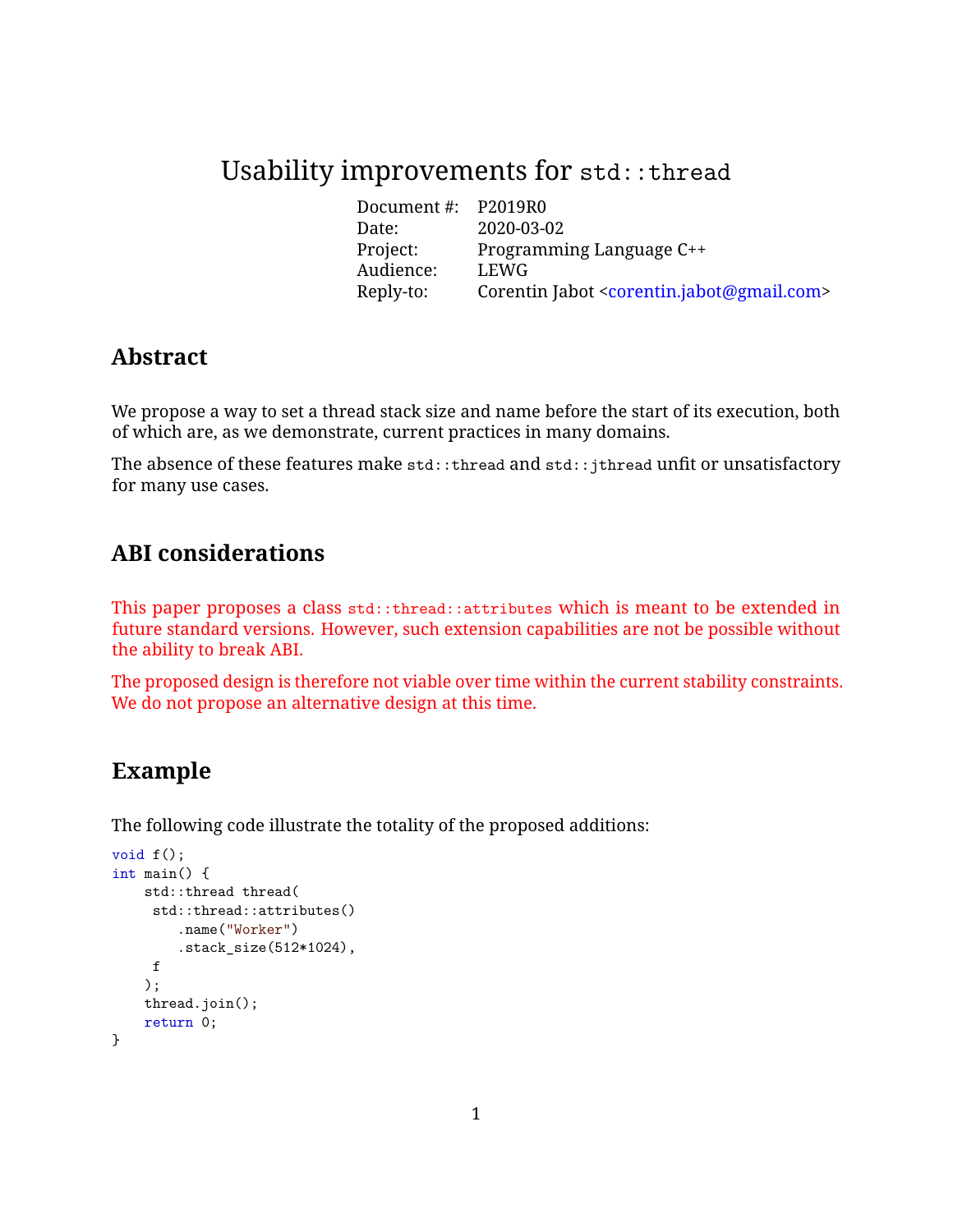This code suggest a thread name as well as a stack size the implementation should used when creating a new thread of execution.

Achieving the same result in  $C^{++20}$  requires duplicating the entire  $std::thread$  class, which would be difficult to fit in a Tony table.

Here is how to set the name and stack size of a thread on most posix implementation

```
int libcpp_thread_create(libcpp_thread_t *t, void *(*func)(void *),
                       void *arg,
                       size_t stack_size,
                       const libcpp_threadname_char_t* name)
{
   int res = 0;
   if(stat_size != 0) {
       pthread_attr_t attr;
       res = pthread_attr_init(&attr);
       if (res != 0) {
           return res;
       }
        // Ignore errors
       pthread_attr_setstacksize(&attr, stack_size);
       res = pthread_create(t, &attr, func, arg);
       // Ignore errors
       pthread_attr_destroy(&attr);
    }
    else {
       res = pthread_create(t, 0, func, arg);
    }
    if (res == 0) {
       // Ignore errors
       pthread_setname_np(*t, name);
    }
   return res;
}
```
## **Motivation**

#### **Threads have a name**

Most operating systems, including real-time operating systems for embedded platforms provide a way to name thread.

Names of threads are usually stored in the control structure the kernel uses to manage threads or tasks.

The name can be used by:

- Debuggers such as GDB, LLDB, WinDBG, and IDEs using these tools
- Platforms and third party crash dump and trace reporting tools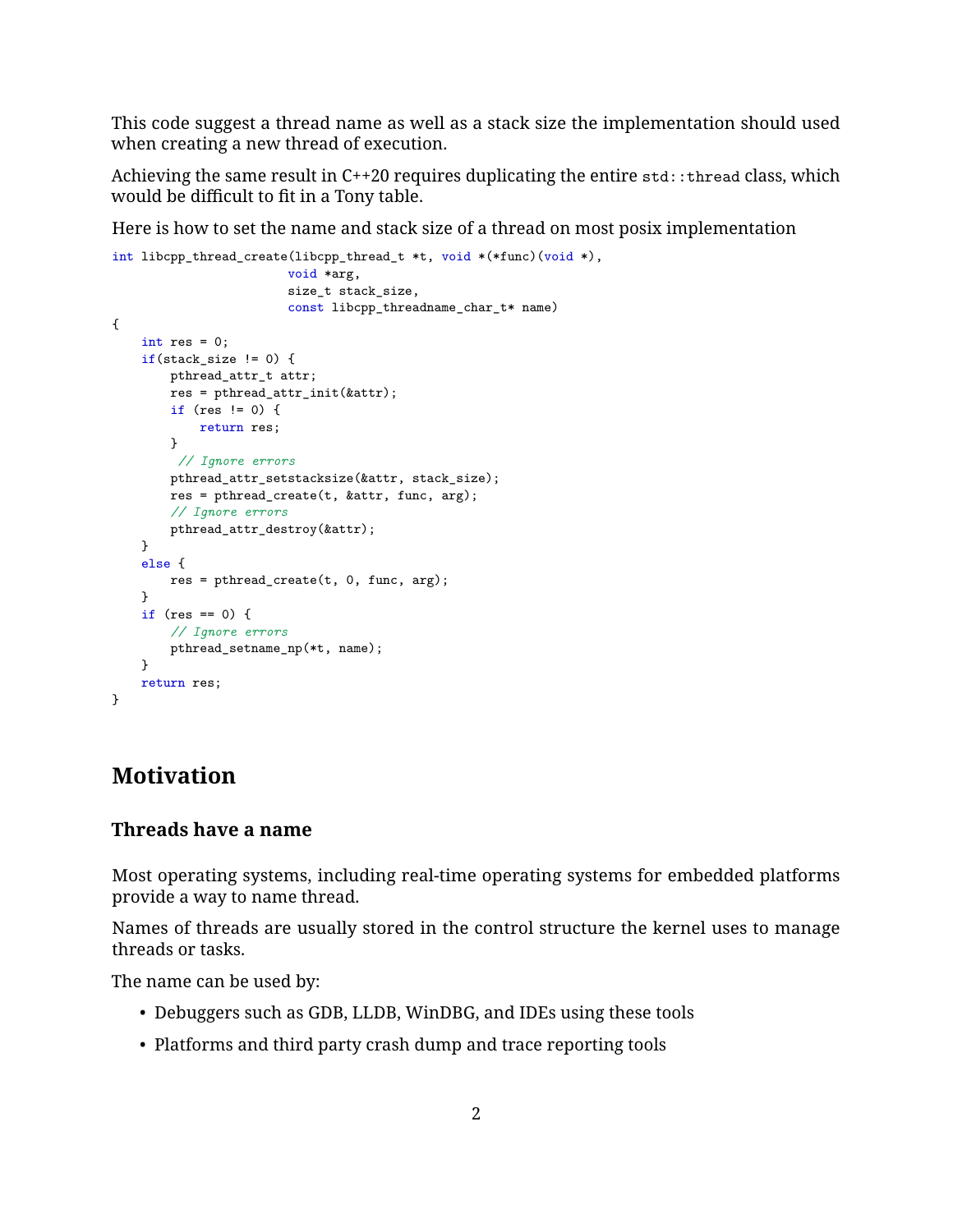- System task and process monitors
- Other profiling tracing and diagnostic tools
- Windows Performance Analyzer and ETW tracing

The [Visual Studio documentation for SetThreadDescription](https://docs.microsoft.com/en-us/visualstudio/debugger/how-to-set-a-thread-name-in-native-code?view=vs-2019) explains:

Thread naming is possible in any edition of Visual Studio. Thread naming is useful for identifying threads of interest in the Threads window when debugging a running process. Having recognizably-named threads can also be helpful when performing post-mortem debugging via crash dump inspection and when analyzing performance captures using various tools.

This non-exhaustive table shows that most platforms do in fact provide a way to set and often query a thread name.

| Platform           | At Creation                     | After                             | Query                |
|--------------------|---------------------------------|-----------------------------------|----------------------|
| Linux              | pthread_setname_np <sup>1</sup> |                                   | pthread_getname_np   |
| QNX                | pthread_setname_np              |                                   | pthread_getname_np   |
| <b>NetBSD</b>      | pthread_setname_np              |                                   | pthread_getname_np   |
| Win32              |                                 | SetThreadDescription <sup>2</sup> | GetThreadDescription |
| Darwin             |                                 | pthread_setname_np <sup>3</sup>   | pthread_getname_np   |
| Fuchsia            | zx thread create                |                                   |                      |
| Android            | JavaVMAttachArgs <sup>4</sup>   |                                   |                      |
| FreeBSD            | pthread_setname_np              |                                   |                      |
| OpenBSD            | pthread_setname_np              |                                   |                      |
| RTEMS <sup>5</sup> | pthread_setname_np              | pthread_setname_np                | pthread_getname_np   |
| FreeRTOS           | xTaskCreate                     |                                   | pcTaskGetName        |
| <b>VXWORKS</b>     | taskSpawn                       |                                   |                      |
| eCos               | cyg_thread_create               |                                   |                      |
| Plan 9             | threadsetname <sup>6</sup>      | threadsetname <sup>7</sup>        |                      |
| Haiku              | spawn_thread                    | rename thread                     | get_thread_info      |
| Keil RTX           | osThreadNew                     |                                   | osThreadGetName      |
| Webassembly        |                                 |                                   |                      |

Web assembly was the only platform for which we didn't find a way to set a thread name.

A cursory review of programming language reveals that at least the following languages/en-

<span id="page-2-0"></span><sup>1</sup>GLIBC 2.12+, MUSL

 $^2$ Since Windows 10 1607 - In older versions a name can be set only when a debugger is attached, by throwing an exception from the calling thread. See [Windows Documentation](https://stackoverflow.com/a/59490438/877556) and [this article by Bruce Dawson](https://randomascii.wordpress.com/2015/10/26/thread-naming-in-windows-time-for-something-better/)  $3$ Can only be called from the new thread

<sup>4</sup> See <https://stackoverflow.com/a/59490438/877556>

<sup>5</sup> since 2017

<sup>&</sup>lt;sup>6</sup>Can only be called from the new thread

 $7$ Can only be called from the new thread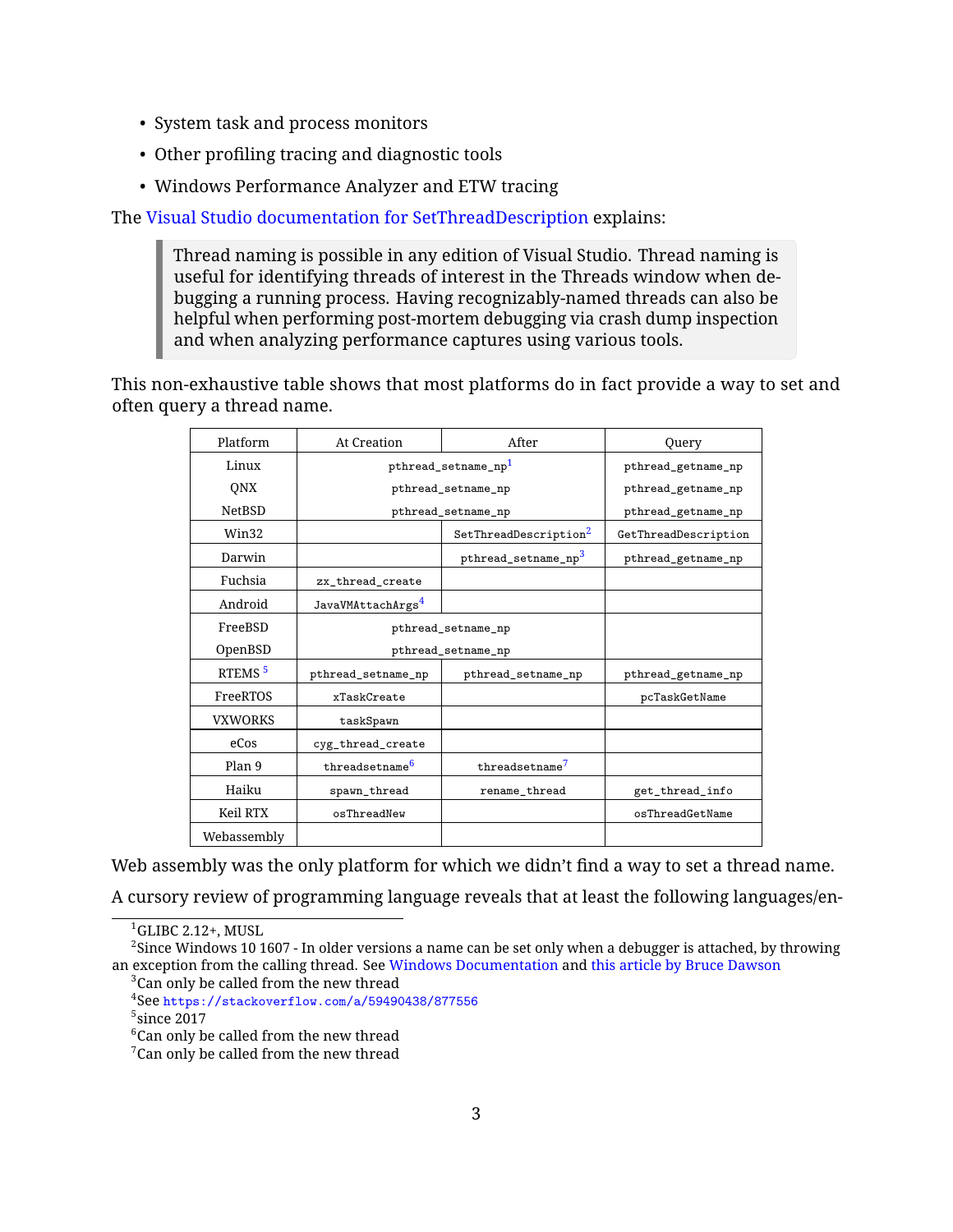vironments provide a way to set thread names:

[Rust,](https://doc.rust-lang.org/std/thread/struct.Builder.html) [Python,](https://docs.python.org/3/library/threading.html#thread-objects) [D](https://dlang.org/phobos/core_thread_osthread.html#.Thread.name) , [C#](https://docs.microsoft.com/en-us/dotnet/api/system.threading.thread.name?view=netframework-4.8) , [Java](https://docs.oracle.com/javase/7/docs/api/java/lang/Thread.html) , [Raku](https://docs.raku.org/type/Thread#method_name) , Swift , [Qt](https://doc.qt.io/qt-5/qthread.html#managing-threads) , [Folly](https://github.com/facebook/folly/blob/master/folly/system/ThreadName.h)

We also found [multiple](https://stackoverflow.com/questions/10121560/stdthread-naming-your-thread) questions [related](https://stackoverflow.com/questions/57477053/how-to-set-custom-name-of-this-thread) to setting [name thread](https://stackoverflow.com/questions/16486937/name-a-thread-created-by-beginthread-in-c) on Stackoverfow.

Thread names are also the object of a C proposal [\[N2419\]](#page-14-1)

All of that illustrates that giving a name to os threads is standard practice.

### **Threads have a stack size**

In the following, non-exhaustive table, we observe that almost all APIs across a wide range of environments expose a stack size that can either be queried or set. The necessity for such a parameter results from the unfortunate non-existence of infinite tape.

A stack size refers to the number of bytes an application can use to store variables of static storage duration and other implementation-defined information necessary to store the sequence of stack entries making the stack.

Because of that, all implementations which let a stack size be set, do so during the creation of the thread of execution.

We observe fewer variations of APIs across platforms (compared to names) as the parameter is a simple integer that can be no greater than the total system memory.

pthread\_attr\_setstacksize is part of the POSIX specification since Issue 5 (1997). However, platforms vary in the minimum and maximum stack size supported.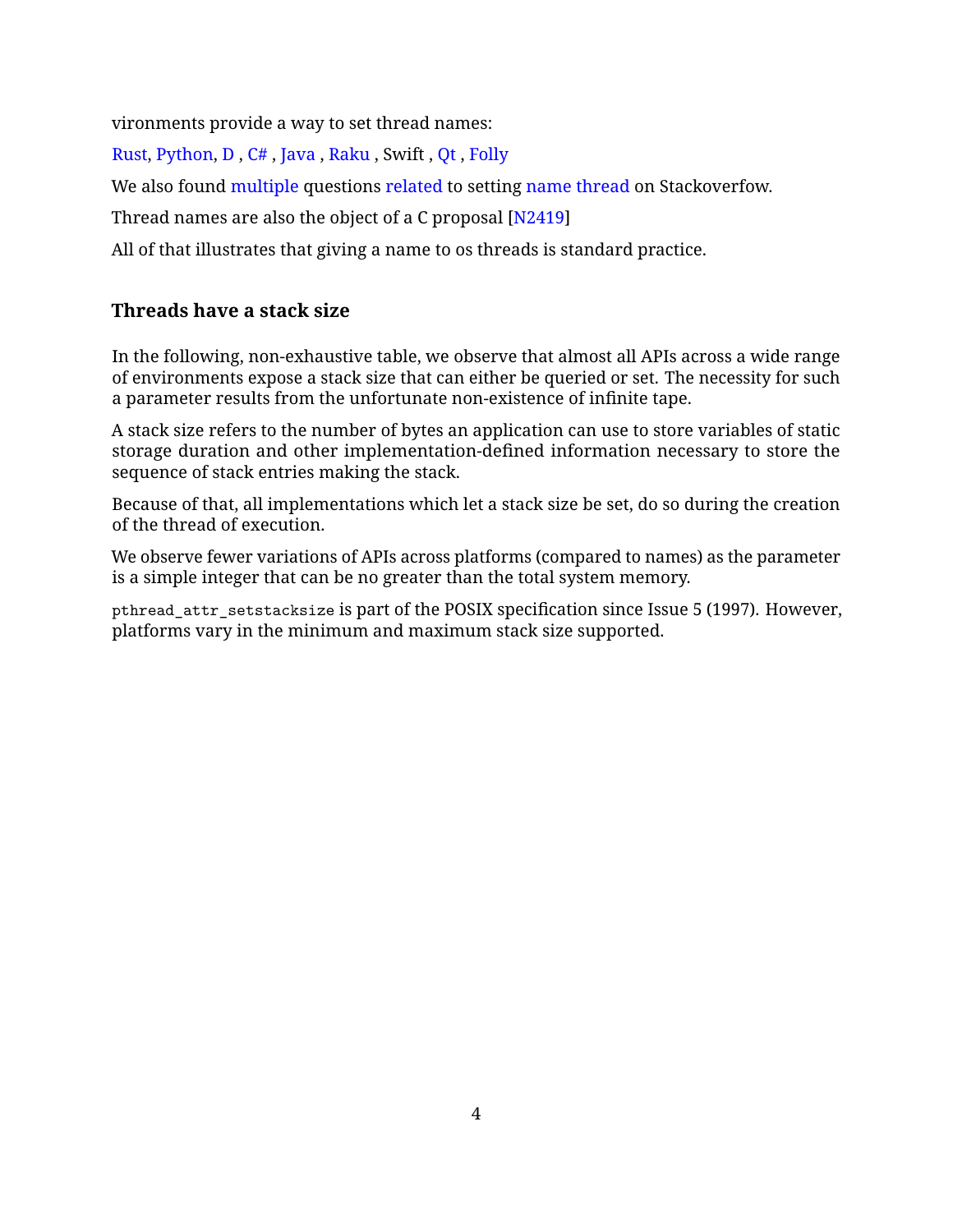| Platform       | At Creation               | Query                     |
|----------------|---------------------------|---------------------------|
| Linux          | pthread_attr_setstacksize | pthread_attr_getstacksize |
| QNX            | pthread_attr_setstacksize | pthread_attr_getstacksize |
| Win32          | CreateThread              |                           |
| Darwin         | pthread_attr_setstacksize | pthread_attr_getstacksize |
| Fuchsia        |                           |                           |
| Android        | pthread_attr_setstacksize | pthread_attr_getstacksize |
| FreeBSD        | pthread_attr_setstacksize | pthread_attr_getstacksize |
| OpenBSD        | pthread_attr_setstacksize | pthread_attr_getstacksize |
| <b>NetBSD</b>  | pthread_attr_setstacksize | pthread_attr_getstacksize |
| <b>RTEMS</b>   | pthread_attr_setstacksize | pthread_attr_getstacksize |
| FreeRTOS       | xTaskCreate               |                           |
| <b>VXWORKS</b> | taskSpawn                 |                           |
| eCos           | cyg_thread_create         |                           |
| Plan 9         | threadcreate              |                           |
| Haiku          |                           | get_thread_info           |
| Keil RTX       |                           | osThreadGetStackSize      |
| Webassembly    |                           | pthread_attr_getstacksize |

We observe that [Java,](https://docs.oracle.com/javase/7/docs/api/java/lang/Thread.html#Thread()) [Rust,](https://doc.rust-lang.org/std/thread/struct.Builder.html) [Python,](https://docs.python.org/3/library/threading.html) [C#,](https://docs.microsoft.com/en-us/dotnet/api/system.threading.thread.-ctor?view=netframework-4.8#System_Threading_Thread__ctor_System_Threading_ParameterizedThreadStart_System_Int32_) [Haskell](https://downloads.haskell.org/~ghc/latest/docs/html/users_guide/runtime_control.html) (through a compile time parameter), [D,](https://dlang.org/phobos/core_thread_osthread.htm) [Perl,](https://perldoc.perl.org/threads.html#THREAD-STACK-SIZE) Swift, [Boost,](https://www.boost.org/doc/libs/1_72_0/doc/html/thread/thread_management.html#thread.thread_management.tutorial.attributes) [Qt](https://doc.qt.io/qt-5/qthread.html#setStackSize) support constructing threads with a stack size.

There are many reasons why a program may need to set a stack size:

• Ensuring consistent stack-size across platforms for portability and reliability as some applications are designed to be run with a specific amount of stack size.

More generally, such inconsistencies are a source of bugs and expensive testing.

- Ability to use less than the platform default (usually 1MB on windows, 2MB on many Unixes), which, when not used is a waste (on systems without virtual memory), especially if a large number of threads is started.
- Some applications will set a larger stack trace for the main thread, which is then inherited by spawn threads, which might be undesirable.
- Some applications, notably big games, and other large applications will require a stack larger than the default.

## **Motivation for standardization**

Libc++ std::thread implementation is (very approximately) 1000 lines of code. Because stack size needs to be set before thread creation, an application wishing to use a non-default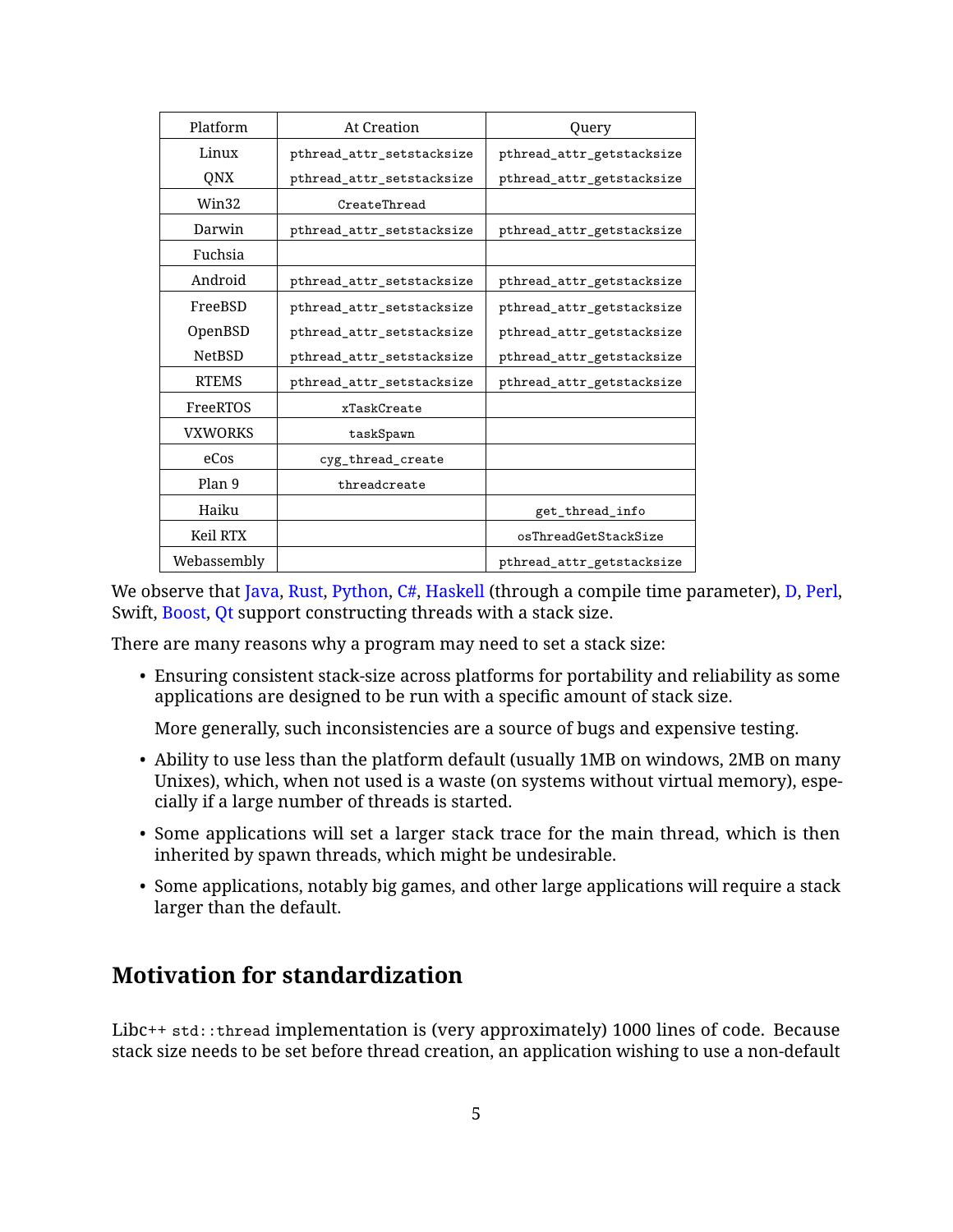stack size has to duplicate that effort.

We found threads classes supporting names and stack size in many open source projects, including POCO, Chromium, Firefox, LLVM, Bloomberg Basic Development Environment, Folly, Intel TBB, Tensorflow... In many cases, these classes are very similar to std::thread, except for they support a stack size.

Like thread names, adding this support to std::thread would be standardizing existing practices.

People working on AAA games told us that the lack of stack size support prevented them to use std::thread, which therefore fails to be a vocabulary type. As such this proposal is more about rounding an existing feature rather than proposing a new one.

# **FAQ**

In which we try to answer all the question we heard about this proposal

## **What about queries?**

We observe that

- It is rarely useful to query the stack size (except to assert that it in a range acceptable to the application). Querying the stack size could be done by storing a std::size\_t within the std::thread instance, which is rather cheap, but we still don't think it is worth it.
- It is rarely useful to query the thread name, nor is there a portable way to do so (some platforms have API to do that). Use cases for querying a thread name includes printing stack traces [\[2\]](#page-14-2)
- It is also more difficult to design a query API for the name that would not pull in <string>
- While less convenient facility, it is at least possible to query available properties after creation from native handle.

### **Threads should have names??? What next, mutex should have name ? vector?**

Naming threads is standard practice across many operating system and environments. This proposal merely proposes to expose this widely available and use system feature. We observe that it is common for threads to have names as processes do.

Windows indeed has the concept of named mutexes which are used to share mutexes across processes. However, std:: mutex is not intended to be shared across processes and as such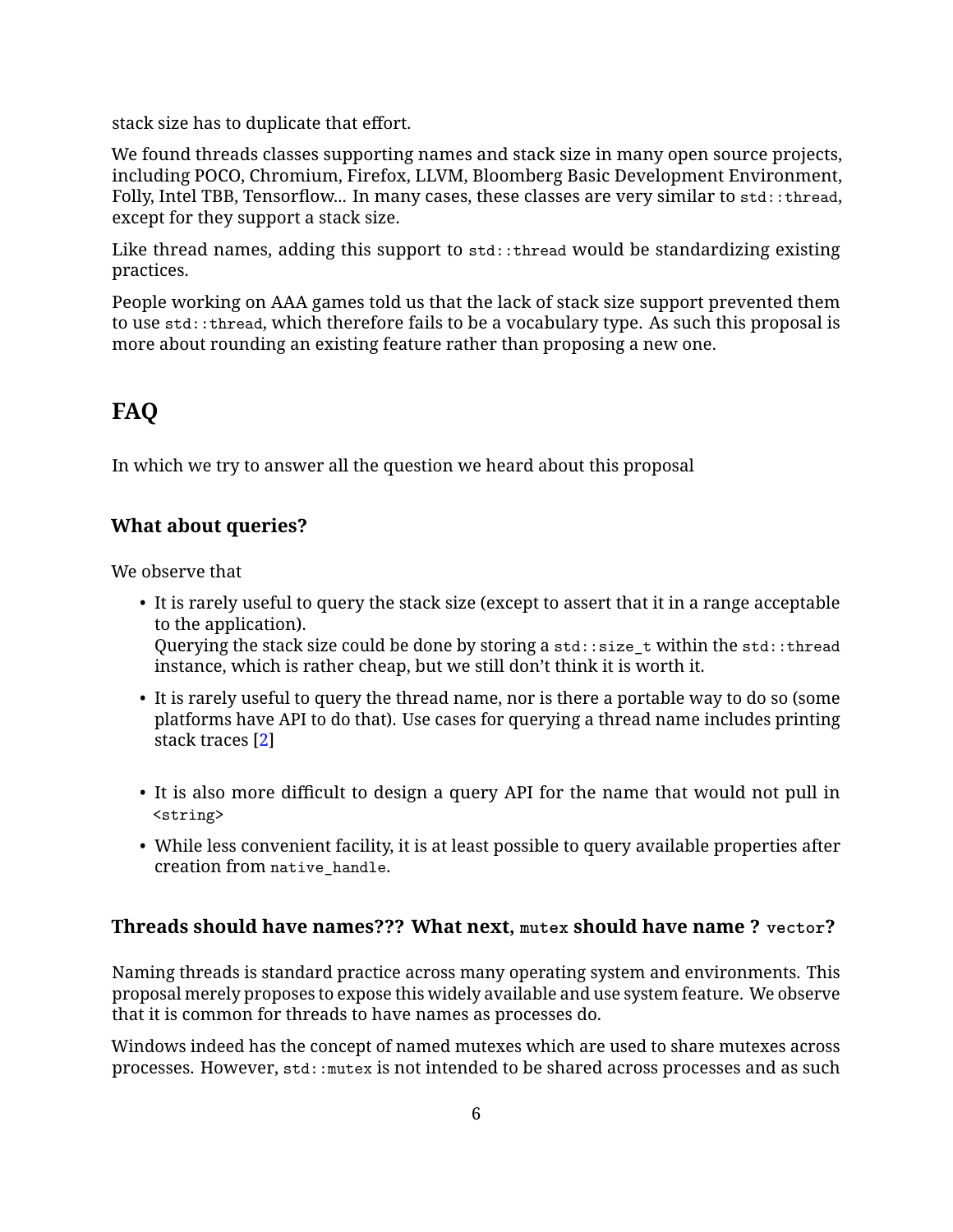does not need a name nor should it have one. A quick review of platforms reveals that it is not standard practice to use a mutex across processes (many UNIX systems rely on lock files).

std::vector and other C++ objects are not visible outside the program, except by debuggers which can identify them by their identifiers. Giving them a name would make little sense.

#### **What about domains? Colors?**

These are not features provides by systems nor it is existing practice or implemented in any of the languages and libraries we surveyed. While it is true that these features may be offered by some tools they either use a heuristic to set these information or rely on tool-specific methods.

### **I don't need that and don't want to pay for it**

None of the proposed attributes is stored in the thread object nor any object associated with the thread or its associated thread object. the proposed thread::attribute object can be destroyed after the thread creation. The behavior of preexisting constructors remains unchanged.

On many implementations, including Linux, the space for the thread name is allocated regardless of whether it is used or not.

#### **It's an ABI break ???**

No. Because none of the attributes is stored in the thread or it's associated std::thread object, the ABI is not changed. We proposed adding a single template constructor.

#### **We cannot speak about stack size in the standard?**

There exist a POSIX function which makes the wording more palatable. Setting a stack size insufficient for the correct execution of a well-formed program isn't different than if the default stack size is insufficient ([intro.compliance])

### **This is not something that the committee have the bandwidth to deal with?**

We spent resources standardizing 2 (!) thread classes, which are not used in many cases. This proposal will help more people use std:: thread.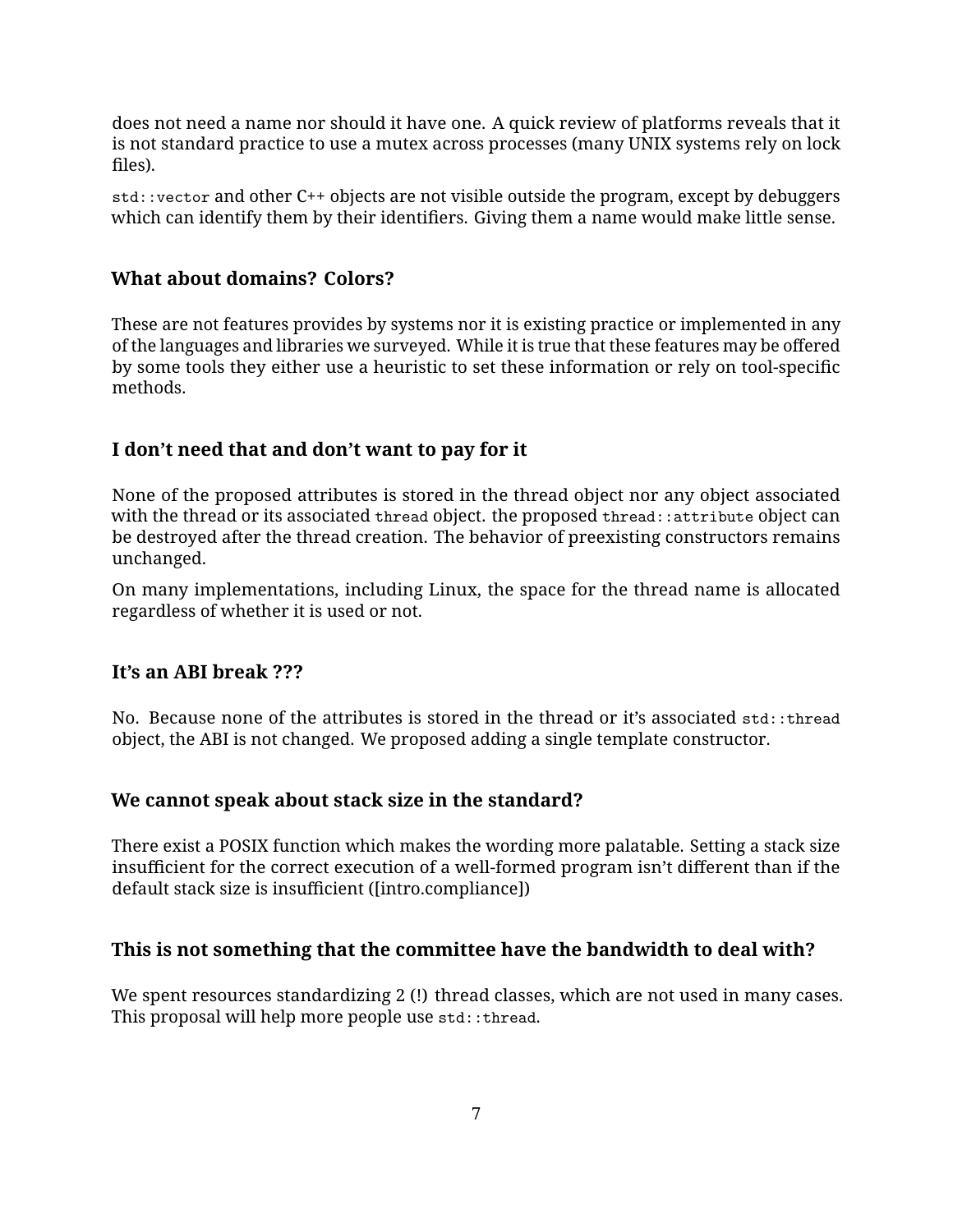The author of this proposal is aware of the limited resources of the committee, and that informed the design. The cost of re-implementing classes similar to std::thread is great for the industry.

#### **I cannot implement that on my platform?**

Here is a conforming minimal implementation

```
class thread {
   class attributes {
   public:
       attributes& stack size(std::size t) noexcept {return *this;}
       attributes& name(std::span<const char>) {return *this;}
       attributes& name(std::span<const char8_t>) {return *this;}
   };
template<class F, class... Args>}
explicit thread(const attributes &, F&& f, Args&&... args)
: thread(std::forward<F>(f), std::forward<Args>(args)...) {}
};
```
#### **This belongs in a library?**

Because the proposed attributes may need to be set during the thread creation, a library would have no choice but to reimplement all of std::thread. Besides the cost of doing that implementation, it poses composability challenges (cannot put a custom\_thread in a std::thread\_poool for example)

#### **What about GPUs threads?**

While std::thread has no mechanism to specify an execution context, an implementation that wishes to use std::thread on a GPU or other hardware could ignore all attributes or the ones not relevant on their platform.

#### **What about other properties**

Depending on platforms, threads may have

- A CPU affinity such that they are only executed on a given CPU or set of CPU
- A CPU preference such that they preferentially executed on a given CPU
- A priority compared to the thread in the process
- A priority compared to threads in the system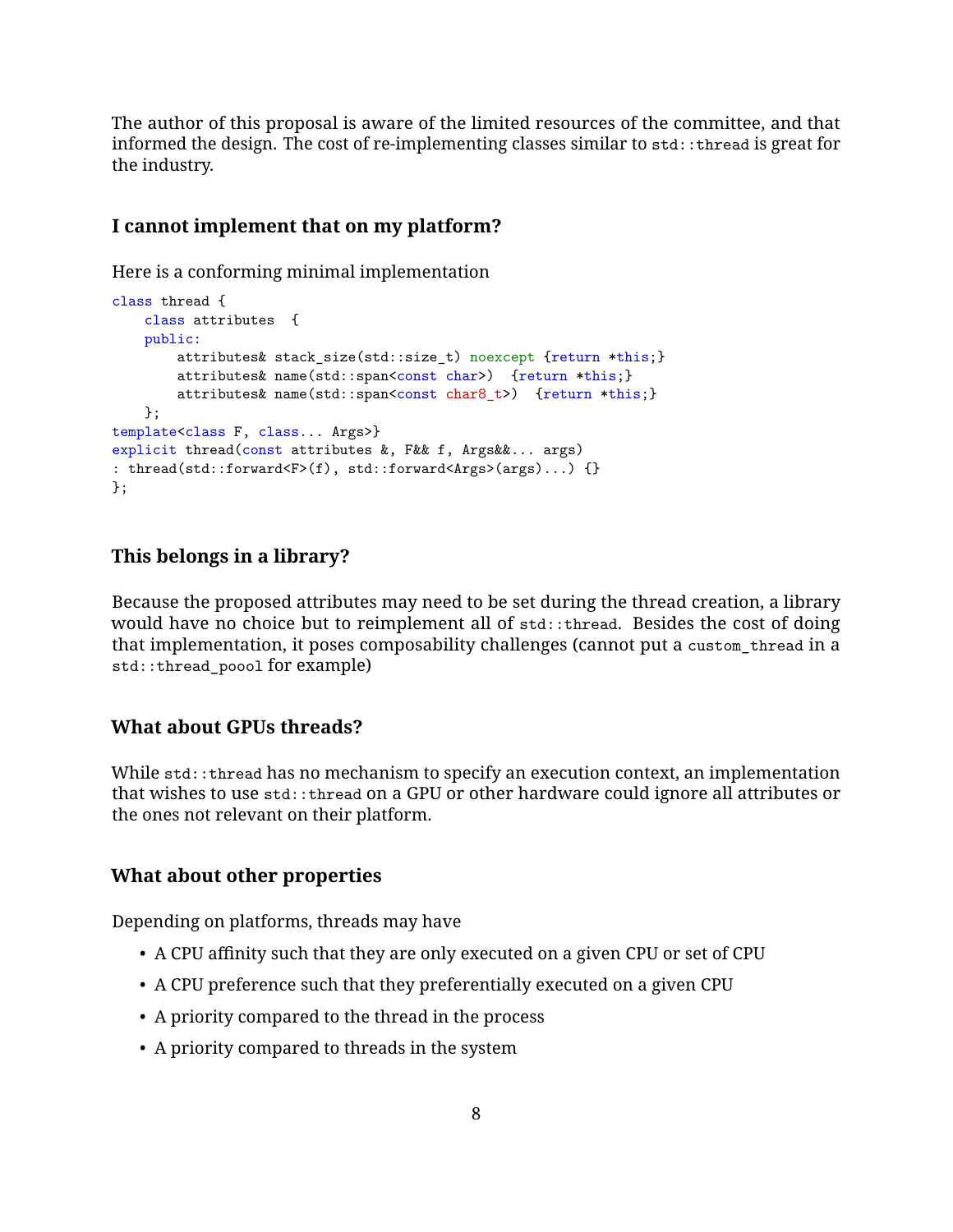The meaning of each value and parameter has more variation across implementations, as it is tied to the scheduler or the system.

It is also less generally useful and mostly used in HPC and embedded platforms, where there is the greatest variety of implementation.

As such, thread priorities and other properties are not proposed in this paper. However, the API is designed to allow adding support for more properties in the future.

Note that priorities can often be changed after the thread creation making it easier for third parties libraries to support thread priorities.

# **Proposed design**

### **Constraints**

- Some environments do not support naming threads.
- Thread names can be either narrow encoded or, in the case of win32, Unicode (UTF-16) encoded
- There is a platform-specific limit on thread name length (15(+1) on Linux, 32K on windows)
- All platforms expect names to be null-terminated.
- Some platforms set the name during the thread creation, while on Darwin (and plan 9) it can only be set in the thread which name is set.
- The stack size is always set prior to the thread creation.
- Platforms have minimum and maximum stack size that are not always possible to expose
- Implementation may allocate more stack size than requested (it is usually aligned on a memory page)
- Implementation may ignore stack size requests
- On some platforms, the thread stack size is not configurable.
- On some platforms, the thread stack size is not query-able.
- Defining these features in terms of wording may be challenging.
- **Users who do not care about these features should not have to pay for it**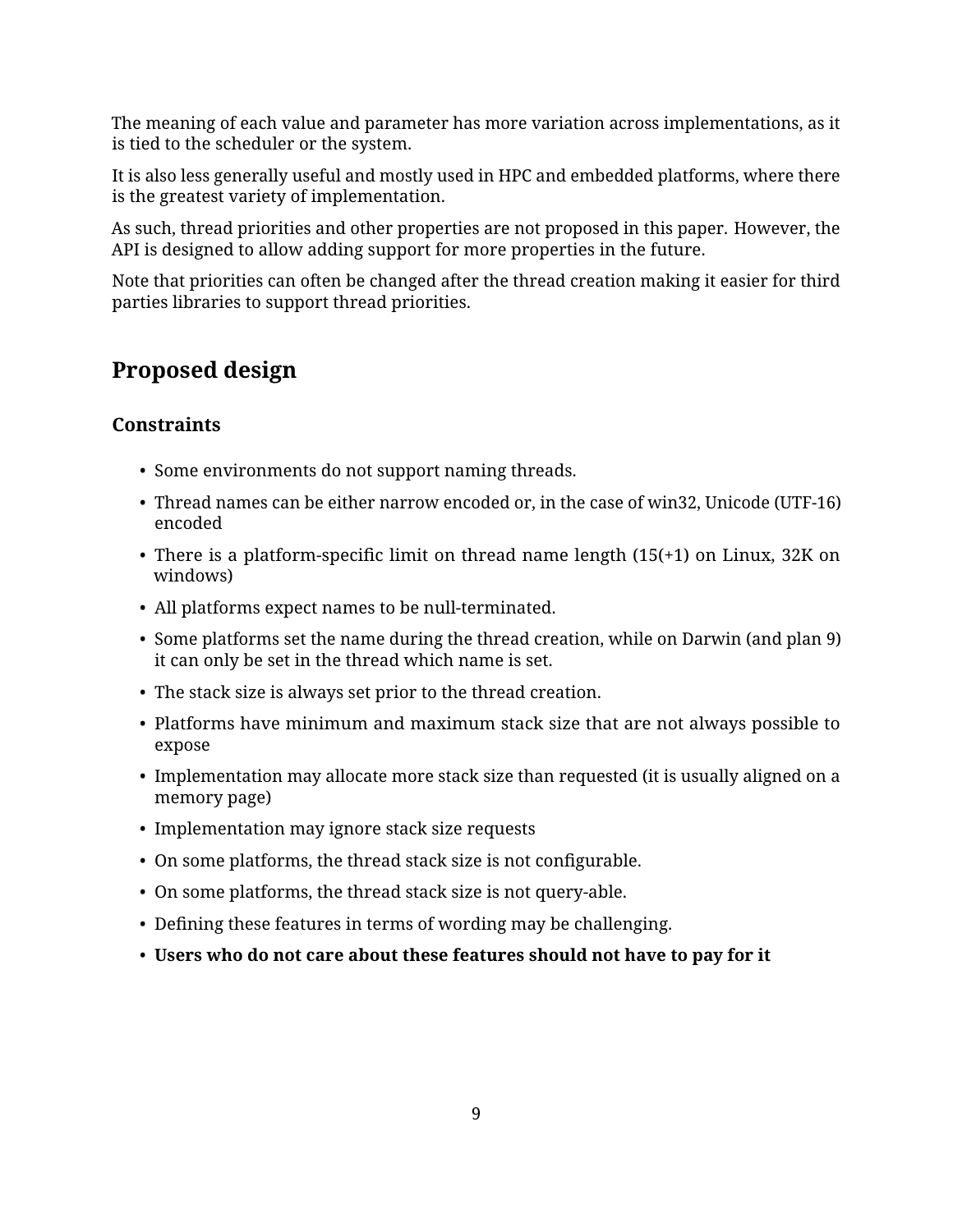### **Design**

We propose adding a thread::attribute on which can be set a stack size and a name. This class can then be passed to the constructor of std::thread and std::jthread.

The setters name and stack\_size can be used to set each attributes, which are ignored if not set.

name can be either utf-8 or narrow encoding. This is because most posix implementations are UTF-8 (but take a narrow encoding parameter) and windows is UTF-16 (wchar  $t*$ ). name take a span whose header is cheaper than string\_view and it otherwise makes no difference.

The name has to be copied by implementations which do support that attribute, however, that name is short, and limited to 16 or 32 bytes in many implementations. Still, this is why name is not noexcept

The setters are preferred to constructors arguments as it makes it easier to add other attributes in the future, such as thread priority, while maintaining a small surface API.

# **Implementation**

A [prototype implementation](https://github.com/cor3ntin/llvm-project/tree/thread_name) for libc++ (supporting only POSIX) threads has been created to validate the design.

# **Alternatives considered**

## **P0320 [\[1\]](#page-14-3)**

P0320R1 proposes a mechanism such as the thread::attributes class proposed in this paper, except all attributes would be implementation-defined (the standard would specify no setter). This puts the burden on the user to check which attributes are present, presumably using #ifdef. We feel very strongly that such an approach fails to improve portability and only improves the status quo marginally. There is little value in standardizing a class without standardizing its members.

Moreover, it proposes a get\_attributes() function which would returned an implementationdefined object with all the supported attributes of that platform. The problem is that not all attributes that can be set can be queried (and reciprocally), and that interface would force and implementation to return all the attributes it supports, which is wasteful (would have to allocate for the name if a user wants to check the stack size).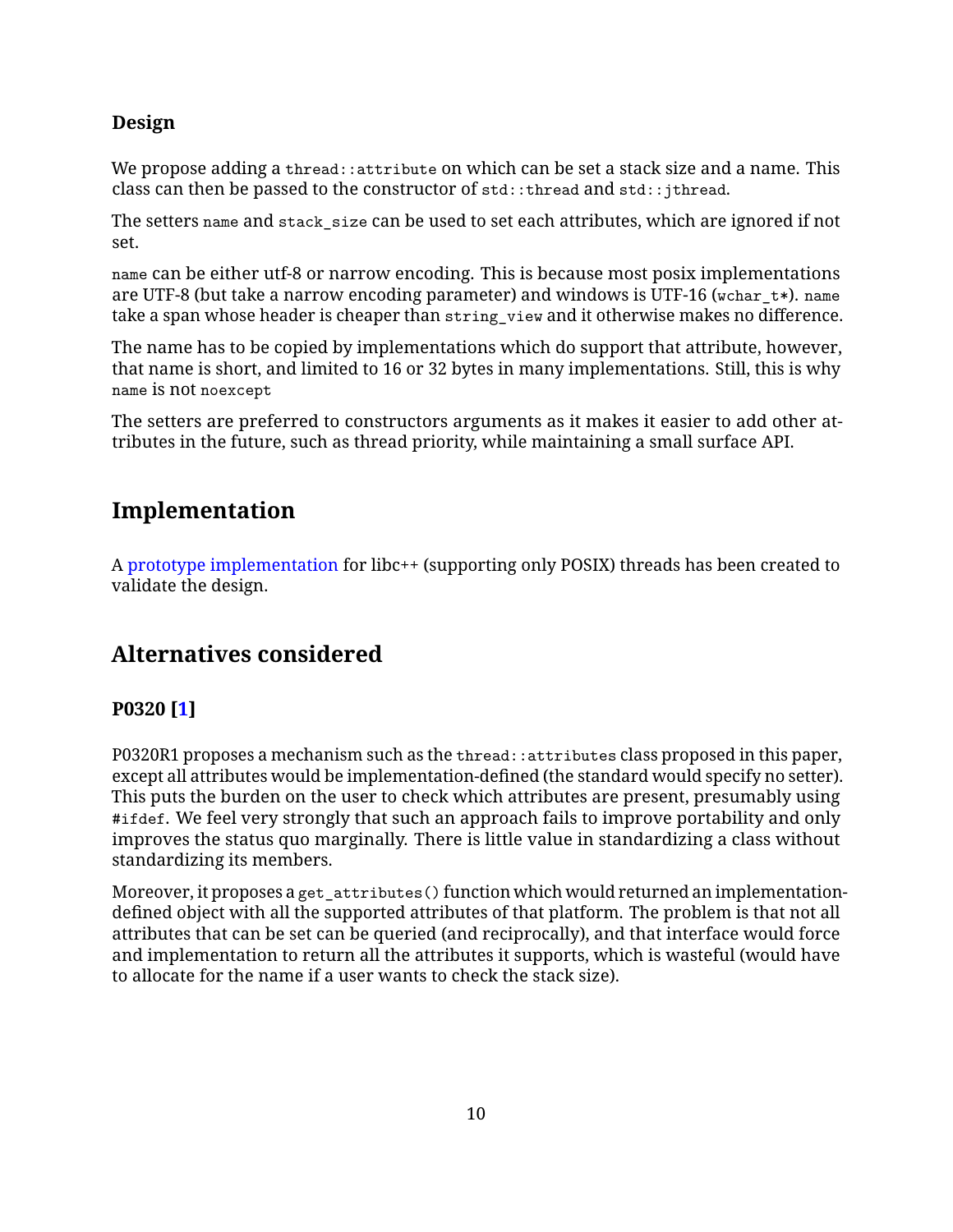### **P0484 [\[3\]](#page-14-4)**

P0484 proposes several solutions in the same design space:

• A constructor taking a native handle as parameter

```
std::thread thread::thread(native_handle_type h);
```
This is probably a good idea, regardless of the attributes presented here, to interface with C libraries or third-party code.

This solves the problem of having to rewrite an entire thread class just to set a stack size. However, it would still be painful to do so portably, as described in P0484. A standard library that targets a limited number of platforms can set the attributes more easily than a library that may desire to work on an environment where C++ is deployed.

• A factory function for creating a thread with attributes

```
template <class F, class ... Args>
unicorn<std::thread, ??> make thread(thread::attributes, F && f, Args && ... args);
```
We think this is trying to solve two problems:

- Threads cannot be used without exceptions support
- Some users want the stack size to be guaranteed

We are sympathetic to the first concern, however, it seems orthogonal to thread attributes. If a unicorn type (expected?) or a cheaper exception mechanism is ever standardized, such a factory function will be welcome, but it doesn't prevent a thread constructor to support attributes. As for guaranteed stack size:

- Some platforms do no support stack size at all doesn't mean they won't use the desired amount
- Some platforms may ignore stack size requests silently
- Some platforms may allocate more than request to align with memory pages
- Trying to check after the thread has started is not possible (aka it would throw an exception even though the new thread has started)

As such, we allow but do not require and implementation to throw when a stack size request cannot be fulfilled.

# **Wording**

For illustrative purposes only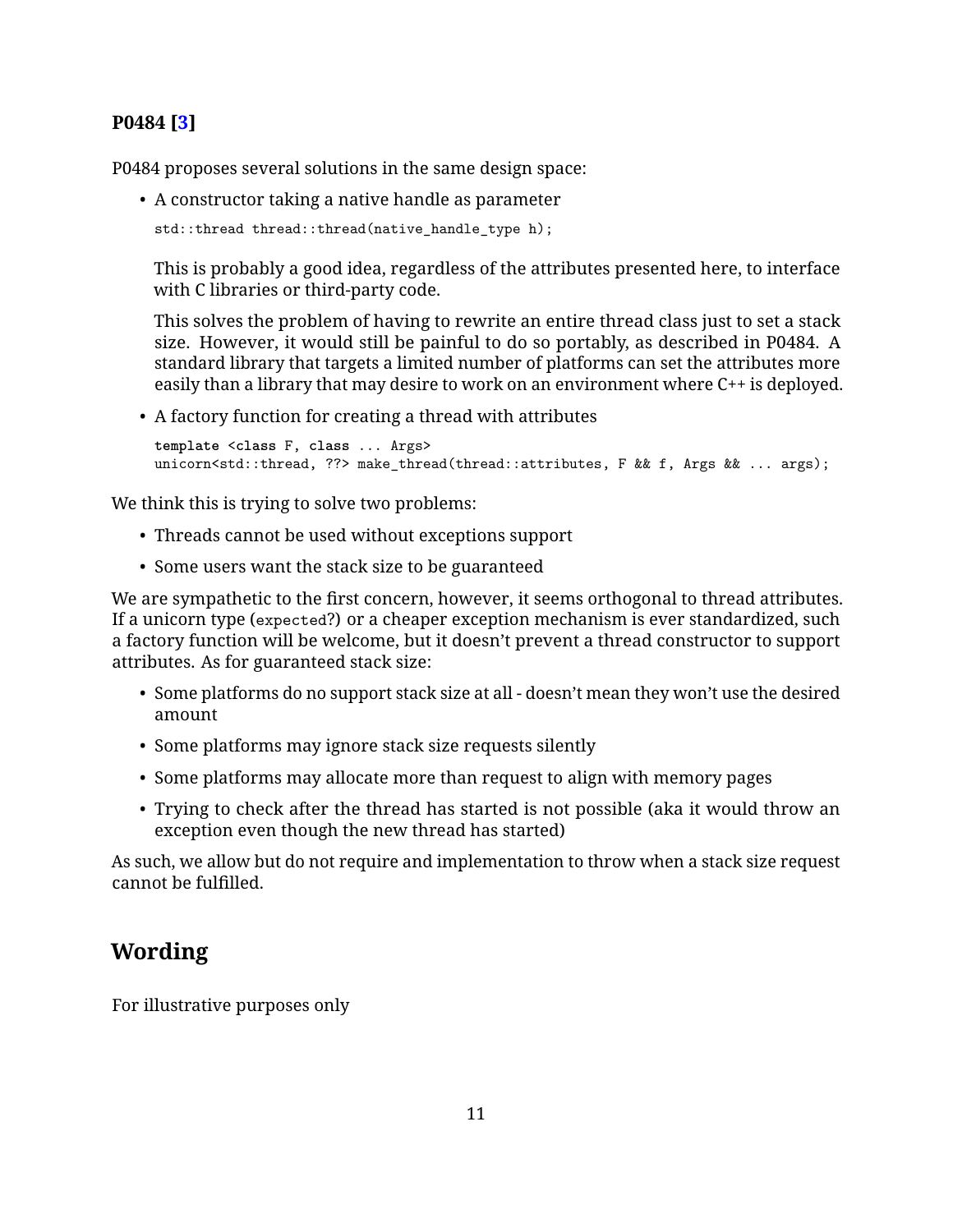#### **Class thread [thread.thread.class]**

```
?
```

```
namespace std {
   class thread {
       public:
       // types
       class id;
       class attributes;
       using native_handle_type = implementation-defined;
       // construct/copy/destroy
       thread() noexcept;
       template<class F, class... Args> explicit thread(F&& f, Args&&... args);
       template<class F, class... Args>
       explicit thread(const attributes & attrs, F&& f, Args&&... args);
       ~thread();
       //...
   };
}
?
      Class thread::attributes [thread.thread.attr]
class thread::attributes {
public:
   attributes() noexcept = default;
   attributes(const attributes&);
   attributes(attributes&& other) = default;
   attributes& stack_size(std::size_t size) noexcept;
   attributes& name(std::span<const char> name);
   attributes& name(std::span<const char8_t> name);
   implementation-defined __name; // exposition only
```
An object of type thread::attributes provides a way to set different parameters that may be used by the constructor of std::thread and std::jhread.

std::size\_t \_\_size; *// exposition only*

};

The behavior of each attribute is implementation-defined. Attributes that are not handled by the implementation are ignored.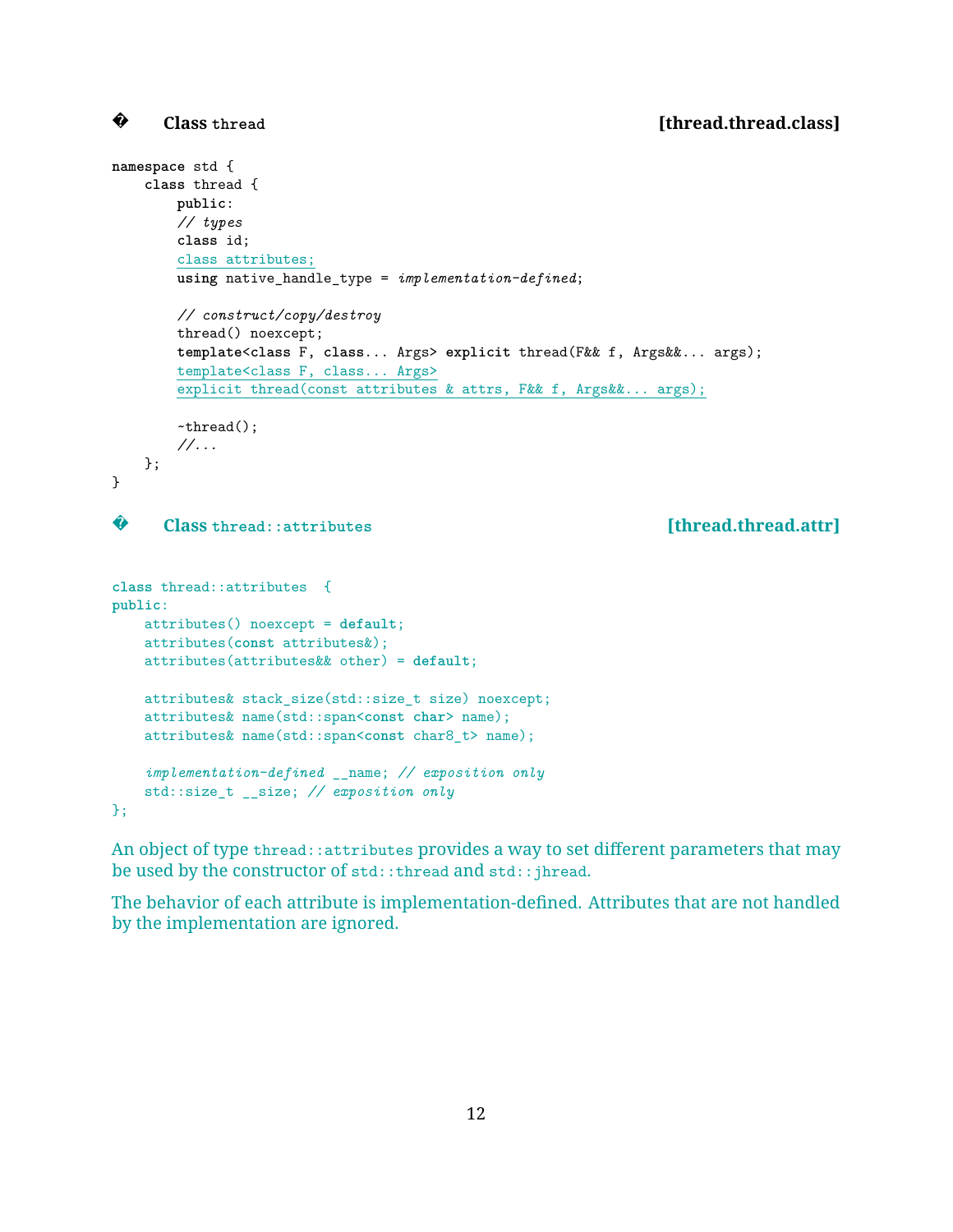| Name       | <b>Description</b>                                                                                                                                                                                                                                                                                                                                                                       |  |
|------------|------------------------------------------------------------------------------------------------------------------------------------------------------------------------------------------------------------------------------------------------------------------------------------------------------------------------------------------------------------------------------------------|--|
| stack size | <i>[Note:</i> The intent is to configure a stack size as if by POSIX<br>pthread_attr_setstacksize().<br>$-\text{end note}$<br>If a non-zero value is outside of the range of values supported by<br>the implementation, thread and jthread constructors may throw<br>system_error.                                                                                                       |  |
| name       | name represents a string convertible to the native character encoding<br>which may be used to non-uniquely identify a thread of execution.<br>When the value of name is outside of the range of values sup-<br>ported by the implementation, an implementation<br>can ignore the attribute entirely or use any subspan of the value to<br>non-uniquely identify the thread of execution. |  |

attributes& stack\_size(std::size\_t size) noexcept;

*Effects:* Initialize the stack\_size attribute with the value of size.

*Returns:* \*this;

attributes& name(std::span<**const char**> name);

*Preconditions:* name represents a valid string of character in the narrow literal encoding

*Effects:* Initialize the name attribute with the value of name.

*Throws:* bad\_alloc

*Returns:* \*this;

attributes& name(std::span<**const** char8\_t> name);

*Effects:* Initialize the name attribute with the value of name.

*Returns:* \*this;

*Throws:* bad\_alloc

#### **?**

#### **Constructors [thread.thread.constr]**

**template**<**class** F, **class**... Args> **explicit** thread(F&& f, Args&&... args);

**template**<**class** F, **class**... Args> **explicit** thread(**const** thread::attributes & attrs, F&& f, Args&&... args);

*Constraints:*

• remove\_cvref\_t<F> is not the same type as thread::attributes.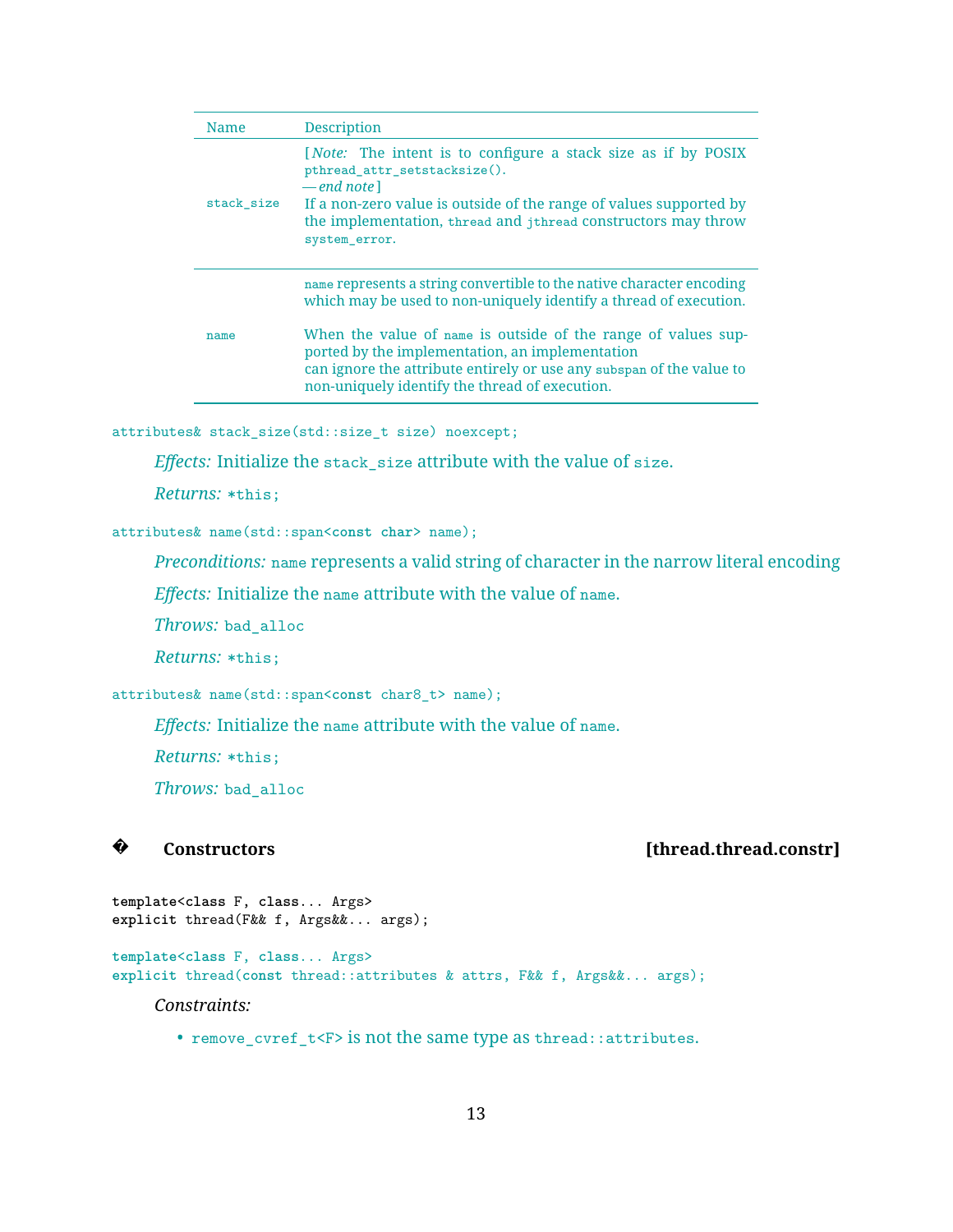• remove\_cvref\_t<F> is not the same type as thread.

*Mandates:* The following are all true:

- is\_constructible\_v<decay\_t<F>, F>,
- (is\_constructible\_v<decay\_t<Args>, Args> && ...),
- is move constructible v<decay t<F>>,
- (is\_move\_constructible\_v<decay\_t<Args>> && ...), and
- is\_invocable\_v<decay\_t<F>, decay\_t<Args>...>.

*Expects:* decay\_t<F> and each type in decay\_t<Args> meet the *Cpp17MoveConstructible* requirements

*Effects:* The new thread of execution executes

invoke(*decay-copy*(std::forward<F>(f)), *decay-copy*(std::forward<Args>(args))...)

with the calls to *decay-copy* being evaluated in the constructing thread. Any return value from this invocation is ignored. [ *Note:* This implies that any exceptions not thrown from the invocation of the copy of f will be thrown in the constructing thread, not the new thread. *— end note* ] If the invocation of invoke terminates with an uncaught exception, terminate is called.

In the second form, attrs can be used to specify implementation-defined thread attributes (see [thread.thread.attr]).

*Synchronization:* The completion of the invocation of the constructor synchronizes with the beginning of the invocation of the copy of f.

*Ensures:*  $get_id() != id(). * this represents the newly started thread.$ 

*Throws:* system\_error if unable to start the new thread.

*Error conditions:*

• resource\_unavailable\_try\_again — the system lacked the necessary resources to create another thread, or the system-imposed limit on the number of threads in a process would be exceeded.

## **Acknowledgments**

Thanks to Martin Hořeňovský, Kamil Rytarowski, Clément Grégoire, Bruce Dawson, Patrice Roy, Ronen Friedman, Billy Baker and others for their valuable feedback.